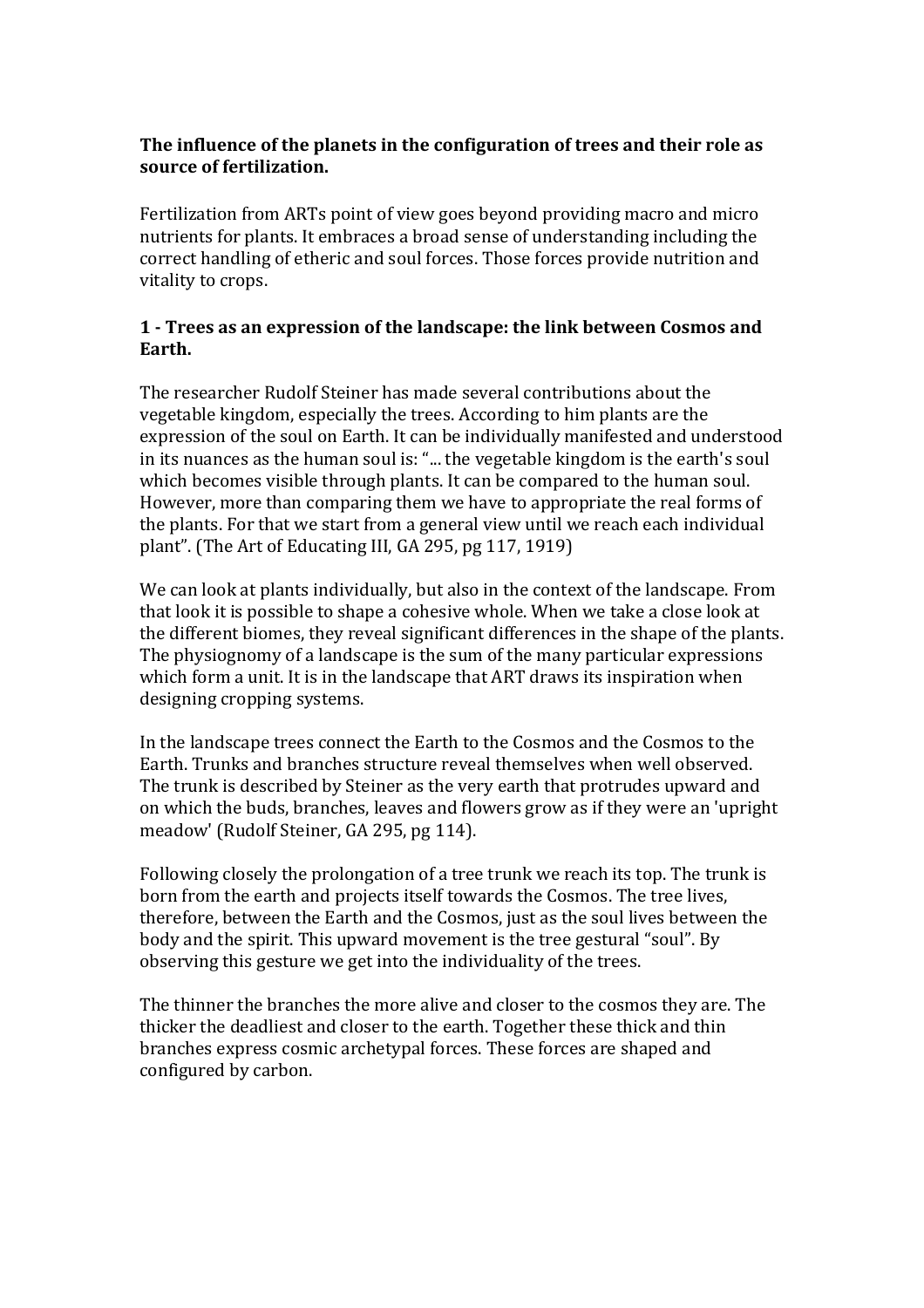# **2 – The artist carbon: the building entity of life.**

During the 3rd lecture of the "Agricultural Course", Rudolf Steiner described carbon, or rather the archetypal entity of carbon, as the "great sculptor". It is the carrier of all formative and configurative processes of living beings.



This explains the enormous success of fertilizing soils with ramial chipped wood (RCW). RCW performs well in both tropical and subtropical climates. It's not just the chemical elements from the branches that fertilize the soil. They also bring cosmic formative forces from the planets through the arboreal carbon which becomes part of the soil.

It is important to observe that the carbon quality in the branches is quite different from the carbon in the trunks. For the purpose of fertilizing the soil and activating the life processes, carbon that is closer to the cosmos is more appropriate than the carbon closer to the earth. That is because the tree branches are richer in young lignin while the trunk is richer in old lignin. Young lignin has short polymer chains and old lignin has longer chains. Young lignin is a material accessible to soil´s life. It is easily degraded by Basidiomycetes, feeding and leading various processes. Lignin is the great precursor of the formation of humus in the soil.

# **3- Trees as vitality donors: principles of ART fertility**

Steiner emphasizes that life is penetrated into matter by vital and etheric forces through humic substances. This process is facilitated when the gesture of the matter to be vivified is pointed towards the cosmos, like the gestures of trees that go from the ground up, opening up as branches.

"... if, anywhere in the world, the earth element detaches itself from the shallow ground and projects itself outwards, it will acquire a specific inclination towards the living. It will have a predisposition to be penetrated by vital and etheric forces. For this reason it is easier to impregnate a common soil with vital forces and fertilizers if it is erected in piles of earth endowed by humic substances. This way the earth acquires the tendency to become internally alive, to become like plants. The same process occurs in the formation of trees. The "earth" (the trunk) projects itself upward and sustains the plant (buds, leaves and flowers) by giving it vitality and etheric forces" (Steiner, 1924).

ART considers that principle of going toward the cosmos and also pays attention to the importance of etheric forces in the soil vitalization. But ART adopts a particular management of these forces. Instead of making compost piles to capture Cosmos energies, ART uses the branches of trees. They are fragmented and are applied directly to the soil. This material undergoes a decomposition process that activates the live process with much less energy.

Planting fertilizer trees suppliers of CRW contributes to the capture of atmospheric carbon by transferring it to the soil. This is a way to turn each tillage into a carbon sequestration spot. This management contributes to the landscape environment in a broader sense by going beyond its boundaries when sucking the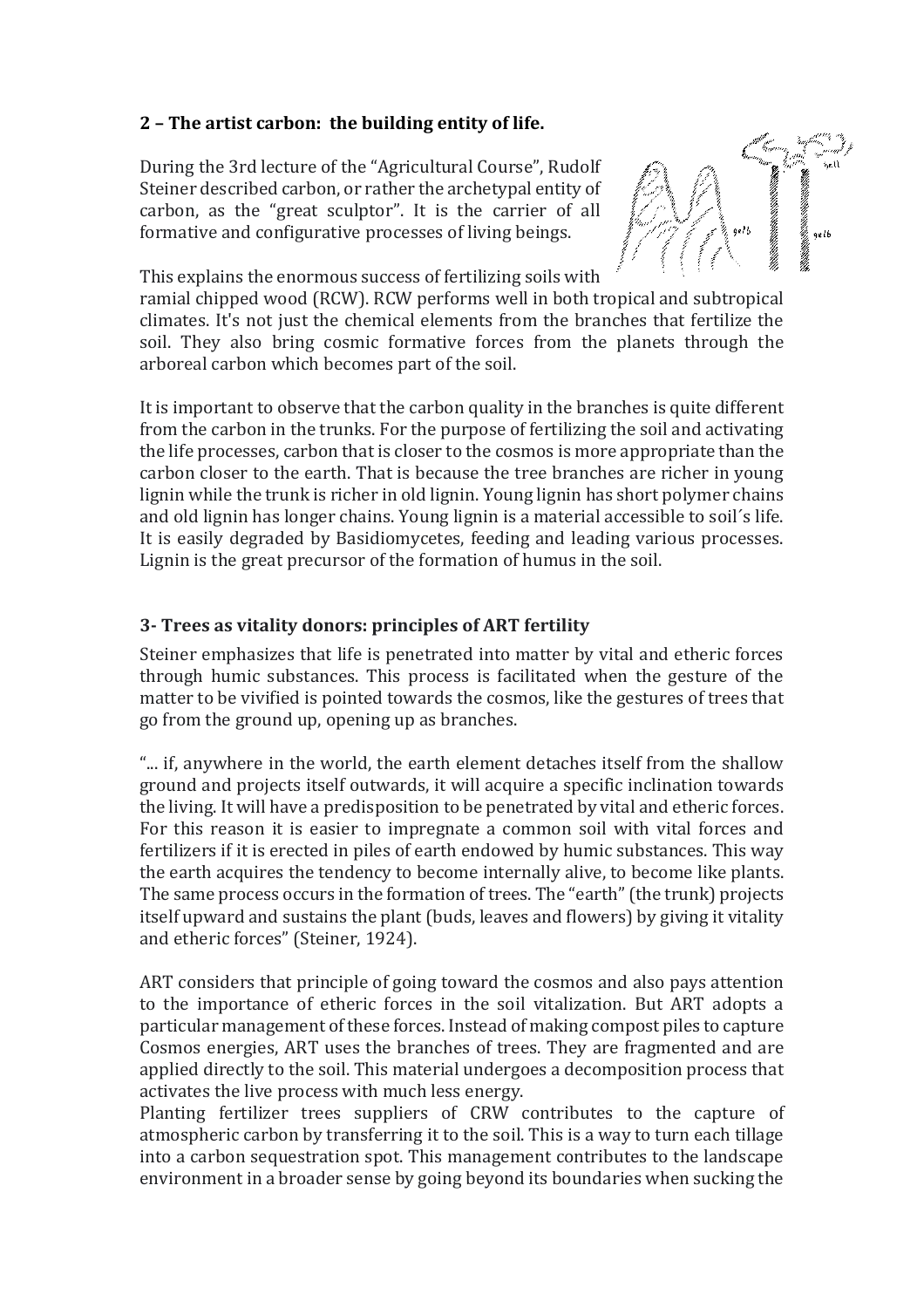#### excess of carbon from the air.



At the same time that the tree enhances life, bringing vital and etheric forces, it also  $\overline{a}$ <sup>th seef</sup> attracts astral forces in the periphery of its canopy. This is evident in the abundant presence of insects and birds around trees. The tree's periphery is marked by the

presence of lively beings. In the thicker and lower layers of the trunk it is more "mineralized" and less vitalized which originates wood.

### Source of drawing: R. Steiner …

| New sprouts:<br>Abundant in cellulose,<br>sugar and water. Little<br>matter. | Ramial wood:<br>Abundant in young<br>lignin, C:N=45:1, ideal<br>precursor of humus.<br>Same C:N of compost. | Trunk wood:<br>Abundant in cellulose,<br>hemicellulose and old<br>lignin, C:N=300:1. Does<br>not suit as fertilizer |
|------------------------------------------------------------------------------|-------------------------------------------------------------------------------------------------------------|---------------------------------------------------------------------------------------------------------------------|
|                                                                              |                                                                                                             |                                                                                                                     |

Is every tree source of fertilization? In principle yes, but there are subtle differences. Considering that trees are earthen matter impregnated by cosmic forces, we got to the planetary trees, briefly described by Rudolf Steiner. This subject is a path opened by him, but explored by few people. *Nico Brodnitz* is our biggest reference in this matter. He researches the influences of planetary trees on trees, especially in the tropical climate, for decades.

# **4 – A look at the trees towards the Cosmos:**

Rudolf Steiner (Agricultural Course, 1924) described that the life of a plant does not end at its physical contour. Each physical form of trees corresponds to a "corresponding-form" that extends itself into the far away cosmos.

Trees can be seen as cosmic substances molded on earth as can be seen as earthly substances shaped by the cosmos. This substance is also created by the contribution of the stars and planetary forces, especially by the solar element. The solar element favors the rising above the earth, a gesture that trees have in common with human beings.

Like the Sun, each planet contributes and influences the gestures of the trees. It is in this sense that we get to planetary trees as a source of earthly and cosmic fertilization.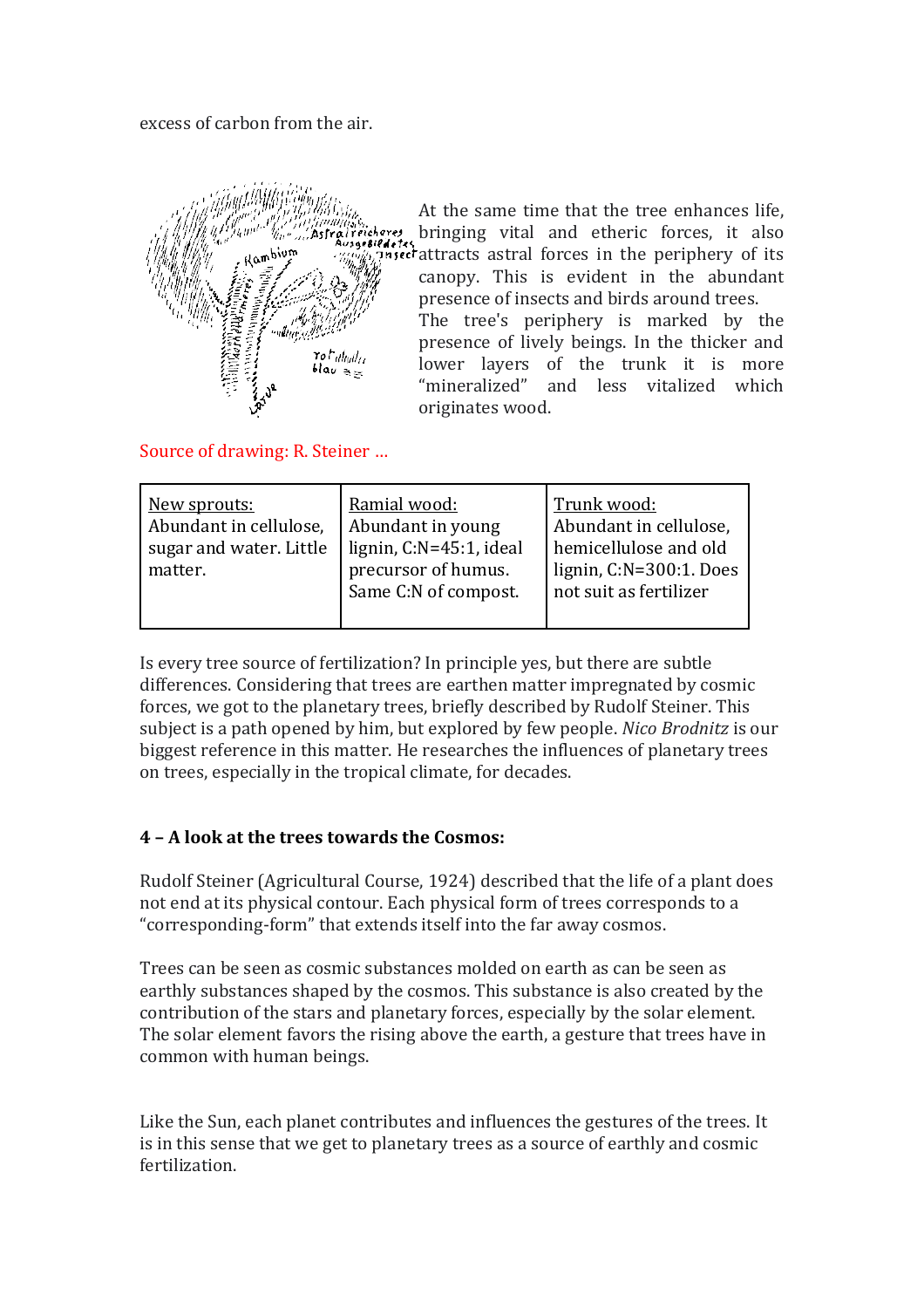5 – Influence of planetary forces in the plant shape

The forces of each planet act differently in the plant's and tree´s form. They operate in different intensities, often becoming poly-present once they act at the same time in the same tree. That is why it is important to understand the forces and gestures of each planet and that is why it is difficult to reduce and correlate these influences in a simplistic way. Careful observation is essential.

5. A - Planets' influence on the Organography (plant organs)

Each planet manifests itself through a specific tree organ. The manifestation is stronger or weaker depending on the species.

Root - manifestation of the planet Moon Stem - manifestation of the Sun Shell - manifestation of Mars Leaf - Mercury manifestation Flower - manifestation of Venus Fruit - manifestation of Jupiter Seed - Saturn manifestation

All trees have roots and they are influenced by the Moon to some degree. But when we analyze the roots from the point of view of the planetary forces we realize that the expression of them is different from species to species. One of the things that distinguishes a lunar tree from others is the intensity with which the root manifests itself.

5. B – Planets' influence on the tree growth habits

Each planet represents a different part of the plants and they also manifest themselves through gestures, that means, through the growth habit of the plants. Moon: The Moon is related to the watery element and to generosity, being visibly present in the succulents.

Sun: The Sun is related to the vertical growth, straight with no bifurcations. We recognize the Sun in the straight-up and in the pioneer plants.

Mars: Mars is the representation of combat and persistence. The pioneer who opens paths which is observed in pioneer shrubs and bamboo. They start slowly and continue growing until they form a clump.

Mercury: is recognized by movement, typical of the air element. It is present in climbing plants as the Lianas.

Venus: Venus is the representation of the feminine, welcoming and niceness. Characteristics noticed in broadleaf herbs.

Jupiter: This planet is magnificent, leafy, being the one that best represents the trees themselves.

Saturn: Represents everything that is dense and dark. Conifers have this element strongly present the same way a mango tree.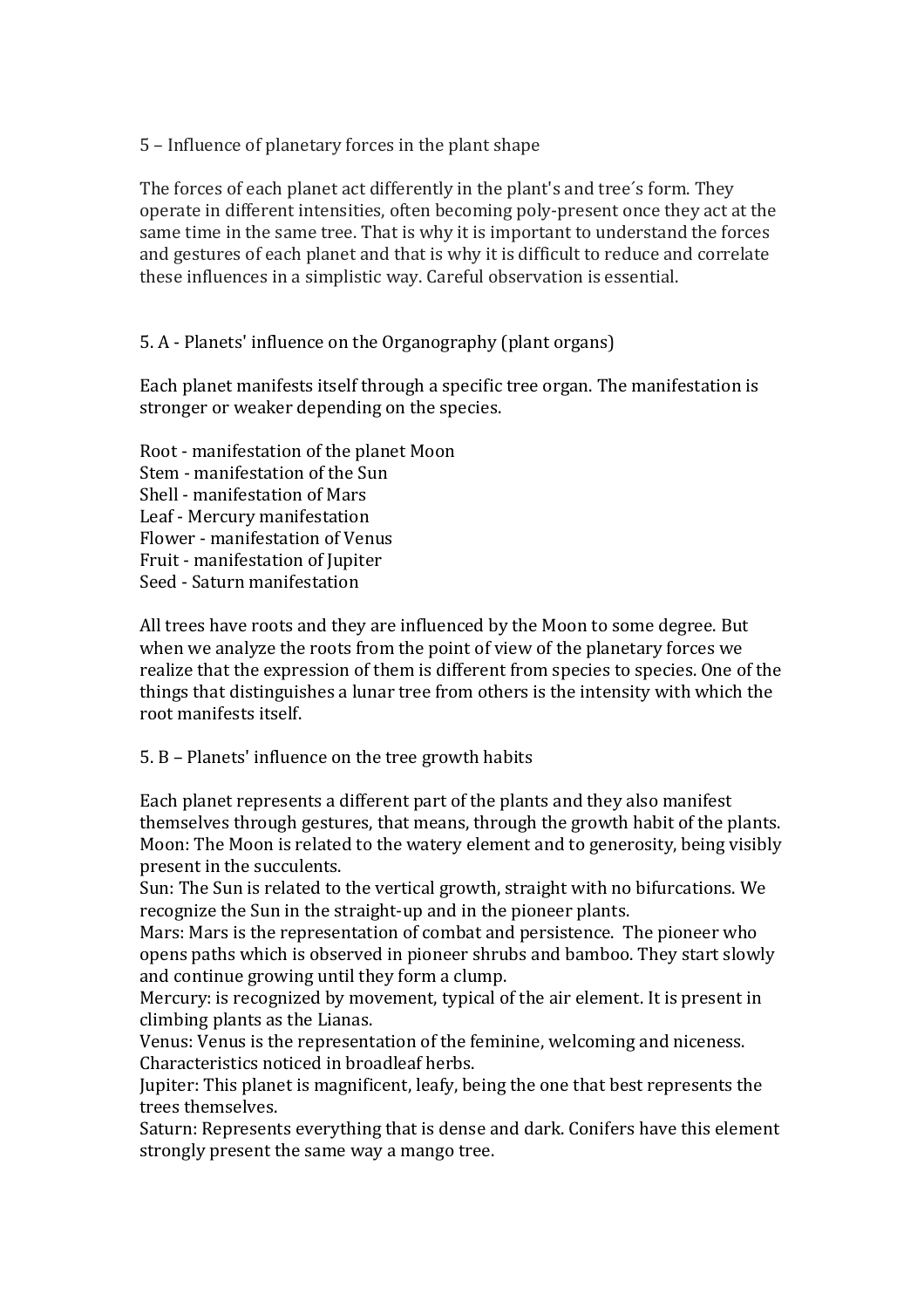5.C - Planets acting in the expression of landscapes

Planets act not only at the specific level of plants but also in a broader way: in the landscape. Which can be seen in the correlation of how planets influence Brazilian biomes:

Moon: This is a powerful and fluid planet, like water. There is no better environment than the Amazon to show the Moon's action.

Sun: a planet that stimulates growth towards the Cosmos in a straight, unique and upright movement. The Cocal (in Maranhão/BR ), rich in palm trees, is the highlight.

Mars: Mars allows growth to take place overcoming any difficulties. The Cerrado is this biome which after each fire continues to recover itself.

Mercury: Mercury is dynamic and busy. It brings certain confusion as observed in the Pantanal where lakes and low hill ranges intertwine without apparent order.

Venus: It is the female planet. There is no better biome than the Caatinga, with its exuberant flowering, to realise the strength of Venus. Venus is present in leguminaceae trees, being that 50% of the Caatinga is composed by those species.

Jupiter: Atlantic Forest, which is the magnificently arboreal biome, is the greatest manifestation of Jupiter: exuberant and rich in fruit.

Saturn: The planet that works through density and shadow. The Araucaria Forest which grows very dense forming a dark environment materializes the action of Saturn's power.

# **6 - Tropical tree species with planetary signature**

Choosing a species of tree as a supplier of planet´ s forces involves several criterias. These forces reach their target through RCW. We call your attention to some aspects which should be considered:

- a) The species should have an unmistakable and easily recognizable planetary expression.
- b) Preferably be an exotic plant, with no restrictions on management due to environmental laws limitation.
- c) Have economic use.
- d) Have great regrowth capacity after pruning.
- e) Be adapted to the environmental conditions, fitting the specificities of the place.
- f) Be easy to propagate by seed or stake.
- g) Feed bees for honey production and be a shelter for birds, bats and arachnids.
- h) Have dense wood and still be easy to cut.

In the table below you can find the most common species that have already been used in the ART projects. The projects were developed in the Southeast of Brazil consequently it was emphasised the Atlantic Forest species: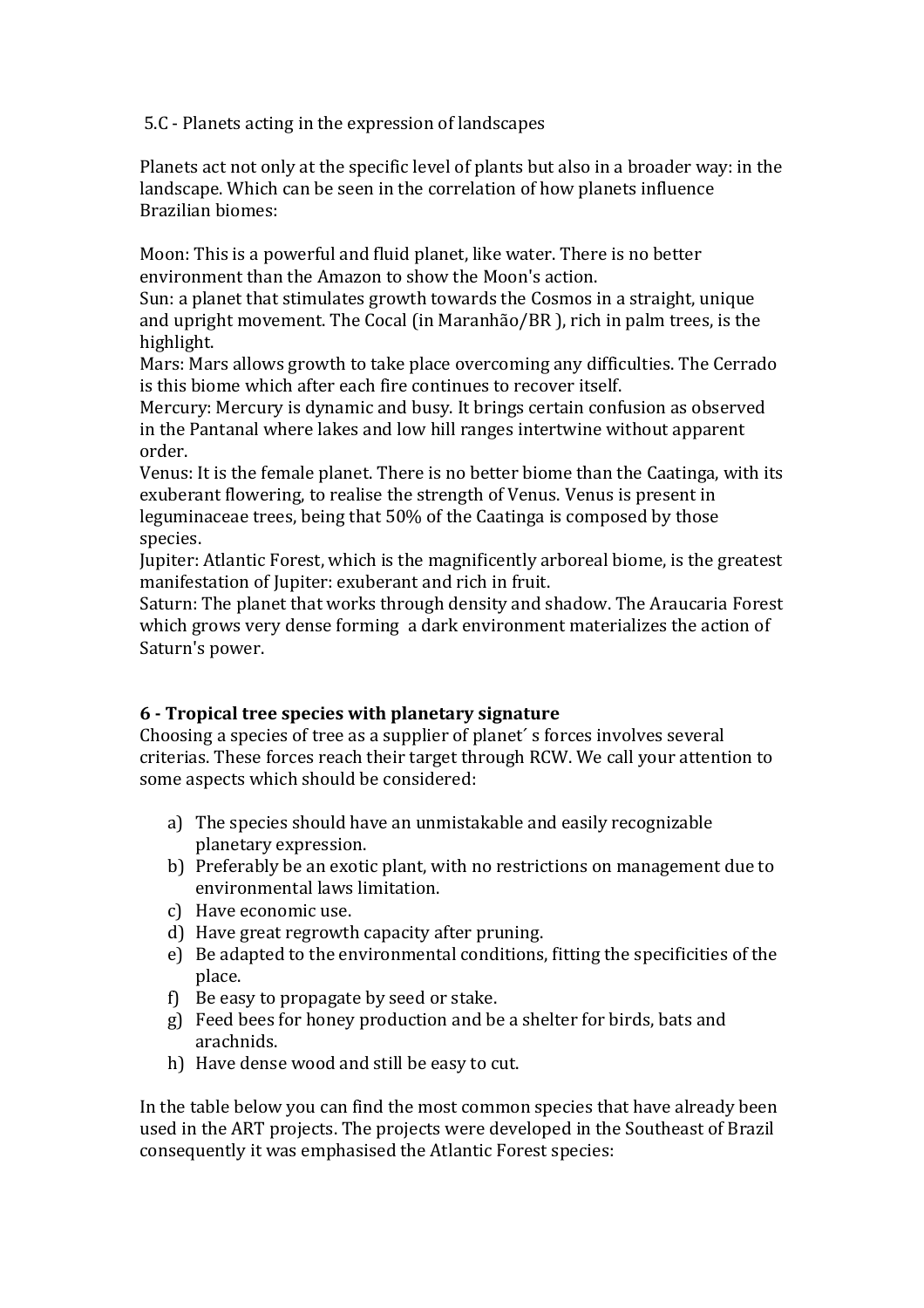|                | <b>Tree</b>        | <b>Special</b>  | <b>Shrub</b>             |
|----------------|--------------------|-----------------|--------------------------|
| <b>GROUPS</b>  |                    |                 |                          |
| <b>PLANETS</b> | <b>Classic</b>     | Large size      | <b>Small size</b>        |
| Moon           | Mulberry           | Banana tree     | Schefflera arboricola    |
| <b>Venus</b>   | Melia<br>azedarach | Tecoma stans    | Tecoma stans             |
| Mercury        | Anadenant          | Acacia          | Malvabisco               |
|                | hera               |                 |                          |
| Sun            | <i>Bactris</i>     | Araucaria       | Dracaena trifasciata and |
|                | gasipaes           | angustifolia    | Sphagneticola trilobata  |
| Mars           | ackfruit           | <b>Bamboo</b>   | Annatto                  |
| Jupiter        | Avocado            | Syzygium cumini | <b>Hibiscus</b>          |
| Saturn         | Eucalyptu          | Conifers        | Dombeya wallichii        |
|                | S                  |                 |                          |

# **7 – The ART Fertilization System: RCW of planetary trees combined with green fertilizers**

### 7.1 – Forest strip

The ART management recommends the planting of fertilizing planetary trees inside the crop production, in forest strips. The strip area recommended was designed considering the need of 4 kg/RCW/m2 per year and a distance between the forest strips sufficient to provide physiological comfort for the crops. These indications can be adapted to each specific farm.

### **7.1.1 - Forest strips in numbers:**

Fertilizer trees need to provide sufficient quantities of RCW for the commercial crops. The indication is 220 to 573 trees/ha, planted in double strips (2m between strips).

### **7.1.2. - How many trees to be planted:**

Forest strip width = 4.0m, being 2.0m spacing between lines + 1m distance on each side

Distance between strips = 16m; being 12m the free area between the strips

The result is 6,25 strips of 100m/ha; which is equivalent to 625 linear m of strips/ha;

Considering 2.30m the distance between the trees in the lines ( x 2 lines) the result is 573 trees/ha

Therefore, in 10,000 m2 (1 ha) 2,500 m2 will be forest strips and 7,500 m2 will be commercial area. It is important to consider that between the 2 m between the lines of forest strips other crops can be planted. With the objective to bring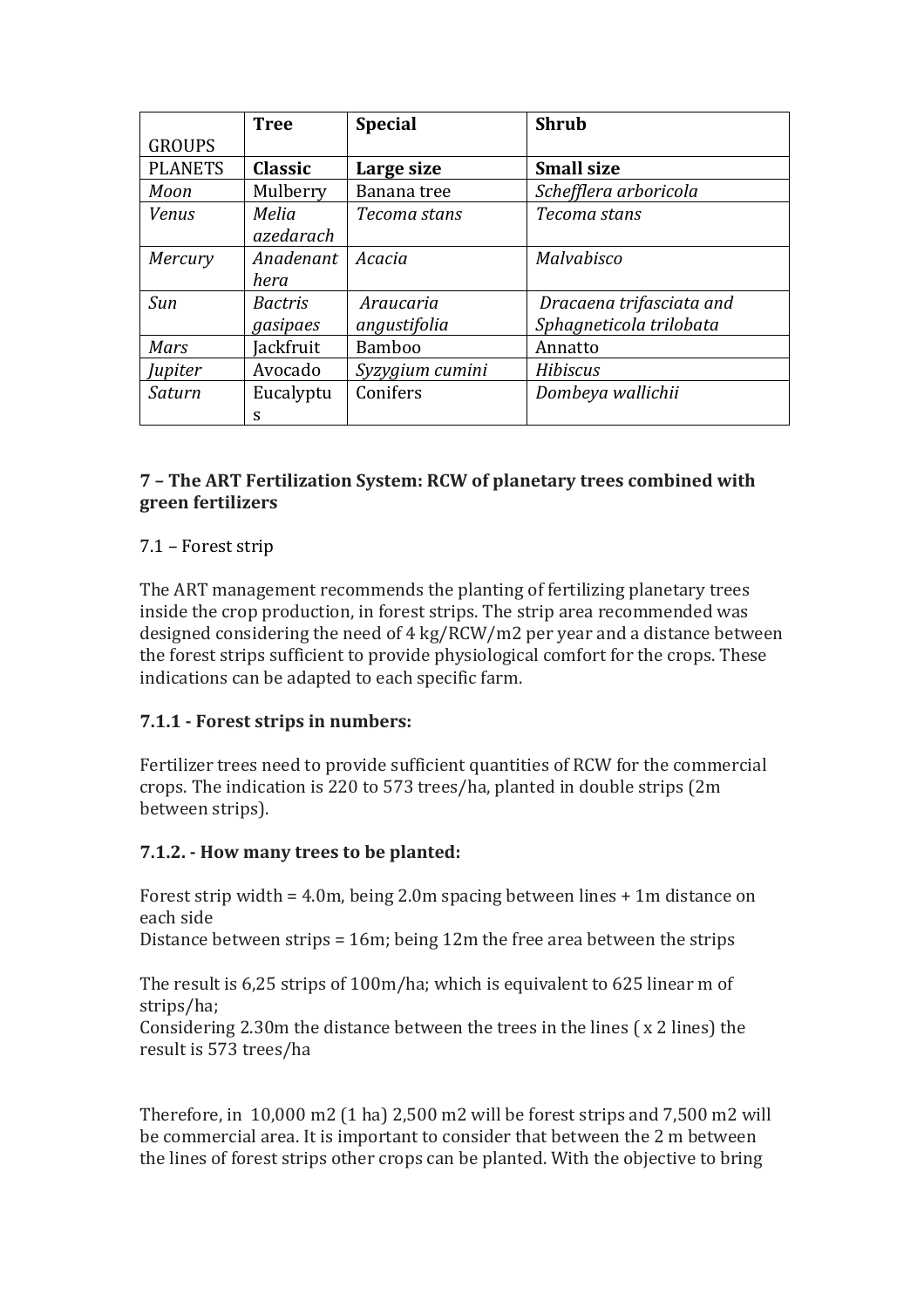more economic return we do recommend pumpkin, beans, fruits such as papaya, citrus and jaboticaba, *Plinia cauliflora*.

The trees will be ready to supply RCW from the 3rd year after planting. That may vary depending on the species and specific conditions of the spot. You can follow a calculation made for the avocado tree based on an experiment carried out in Cabreúva, at the bottom of Serra do Japi.

Experiment conditions: stand of 543 trees/ha planted in double strips. The pruning is made on 50% of the trees (273) each year. So each tree is pruned every 2 years. While 50% of the trees provide RCW the other 50% act as windbreak providing physiological comfort for commercial crops cultivated between the strips.

| Avocado        | Tree top volume<br>(m <sup>3</sup> ) | RCW produced<br>(Kg) | Covered area<br>(m <sup>2</sup> ) | Quantity<br>(ton/ha) |
|----------------|--------------------------------------|----------------------|-----------------------------------|----------------------|
| tree           | 15                                   |                      | 27,3                              | 43                   |
| 273 trees (1/2 | 4.000                                | 32.000               | 7.500                             | 43                   |
| stand)         |                                      |                      |                                   |                      |

### 7.2. - The green manure

When combined with green manure, 43 ton/ha of RCW/per year is enough to support the development of commercial crops. Although there are positive experiences of fertilization using only RCW in temperate climate, ART recommends its use in combination with green manure. They are complementary and synergic. RCW is a long-lasting fertilizer richer in C, while green manure is a medium-lasting fertilizer richer in N. Leguminosae green manure carries Venusian planetary forces complementing RCW forces. It foments reproduction and consequently fruiting.

ART is a methodology in experimentation and the use of RCW and green manure combined in different application times is being tested. At first, the indication is that the application of MRF is done at the beginning of the dry season, in March or April, followed by the commercial crop until November. The green manure is sown in the beginning of the rainy season. Green manure must remain in the field for 60 to 75 days. This period of rest is important for the soil´s regeneration that remains covered and protected during the hottest and wettest season. It allows the soil life to act and to prepare the soil for the next crop.

During this period the CRW undergoes a laminar composting process while the green manure acts in depth, cycling nutrients. From February onwards the green manure is mowed and the commercial crop is cultivated in no-till.

### **8 – Collaborations of ART to reduce climate change**

ART captures carbon from the atmosphere by planting trees and by managing soils in a tropical regenerative way. When the branches are placed over the soil,